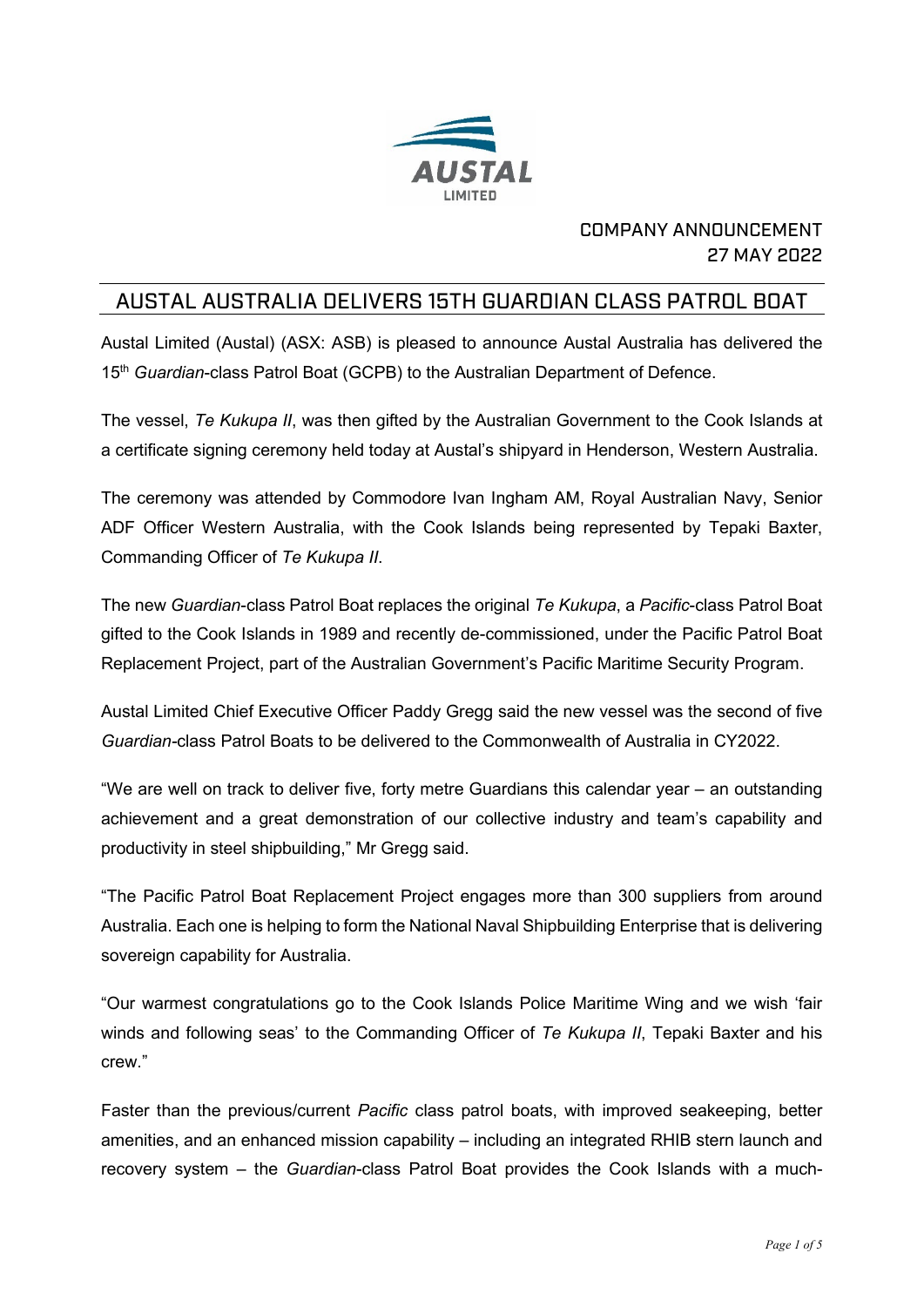improved naval asset to carry out border patrols, regional policing, search and rescue, and many other operations domestically and internationally.

The Pacific Patrol Boat Replacement Project was awarded to Austal Australia in May 2016, with an additional contract option awarded in April 2018, taking the program to 21 vessels, valued at more than A\$335 million. Twelve Pacific Island nations including Papua New Guinea, Fiji, the Federated States of Micronesia, Tonga, Solomon Islands, Cook Islands, Kiribati, Marshall Islands, Palau, Samoa, Tuvalu, Vanuatu and Timor-Leste will receive the vessels through to 2023.

The Pacific Patrol Boat Replacement Project supports more than 200 direct jobs at Austal Australia and more than 200 indirect jobs nationally through Australian businesses contracted by Austal.

Austal Australia's expanded service centre in Cairns, incorporating a 1,200 tonne (80 metre LOA) slipway and a 1,120 tonne mobile boat hoist, continues to provide in-service support to the growing *Guardian*-class Patrol Boat fleet; with more than 100 people now employed in a variety of engineering and sustainment roles in the Far North Queensland city.

The 39.5 metre steel monohull patrol boat – designed, constructed and sustained by Austal Australia – is based on a proven design platform that has included the 38 metre *Bay*-class, 56 metre *Armidale*-class and 58 metre *Cape*-class patrol boats that are in service with the Australian Border Force and Royal Australian Navy.

This ASX announcement has been approved and authorised for release by Paddy Gregg, Austal Limited's Chief Executive Officer.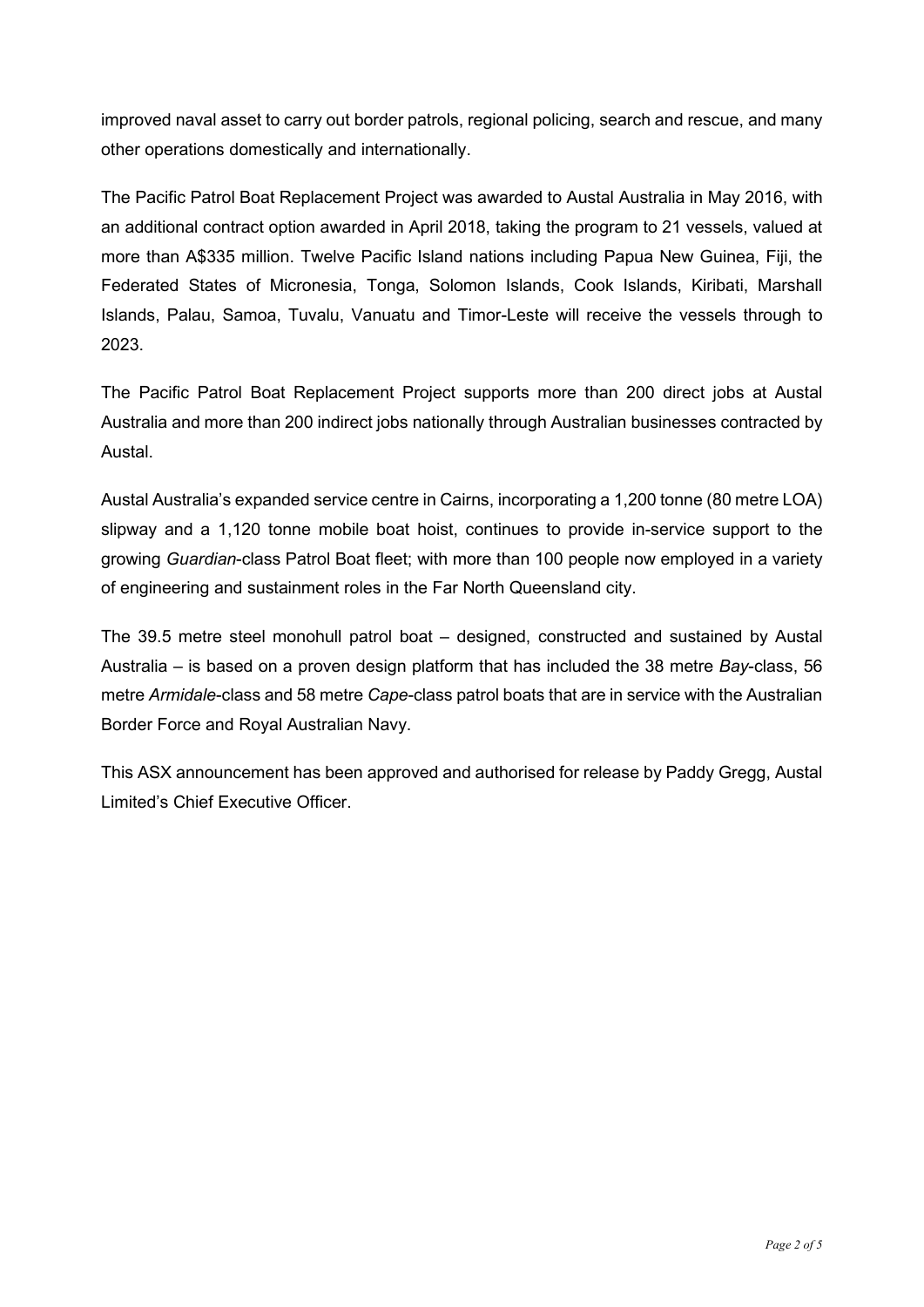

*Commanding Officer of Te Kukupa II, Tepaki Baxter (left) and CDRE Ivan Ingham AM, RAN, Senior ADF Officer Western Australia at the certificate signing, gifting the Guardian-class Patrol Boat to the Cook Islands (Photo: Austal Australia)*



*Commanding Officer of Te Kukupa II, Tepaki Baxter (centre left), Austal Chief Executive Officer Paddy Gregg (centre) and CDRE Ivan Ingham AM, RAN, Senior ADF Officer Western Australia (centre right) with some of the crew from the Te Kukupa II and Technical Advisor from the RNZN (Photo: Austal Australia)*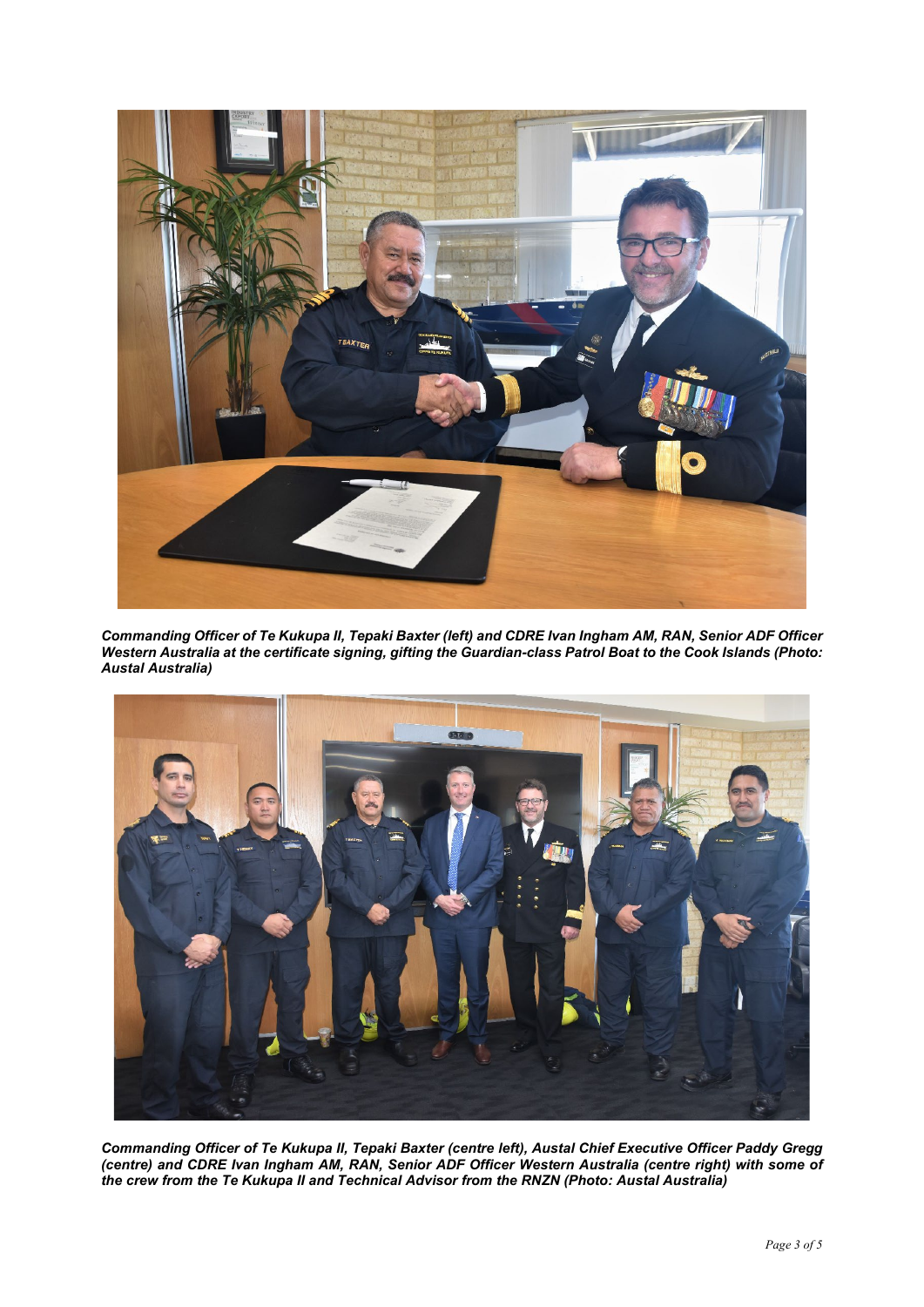

*Austal Australia has delivered the 15th Guardian-class Patrol Boat to the Australian Department of Defence. The Australian Government has gifted the vessel, Te Kukupa II to the Cook Islands (Photo: Austal Australia)*

**- ENDS -**

## **Media Contact:**

Cameron Morse +61 433 886 871 [cameron.morse@fticonsulting.com](mailto:cameron.morse@fticonsulting.com)

## **About Austal:**

Austal is Australia's global shipbuilder and defence prime contractor designing, constructing and sustaining some of the world's most advanced commercial and defence vessels.

For more than 30 years Austal has contracted more than 340 vessels for over 121 commercial and defence operators in 59 countries, worldwide.

Austal is Australia's largest defence exporter and first ASX-listed shipbuilder. Austal has industryleading shipyards in Australia, the United States of America, Philippines and Vietnam with service centres worldwide, including the Middle East.